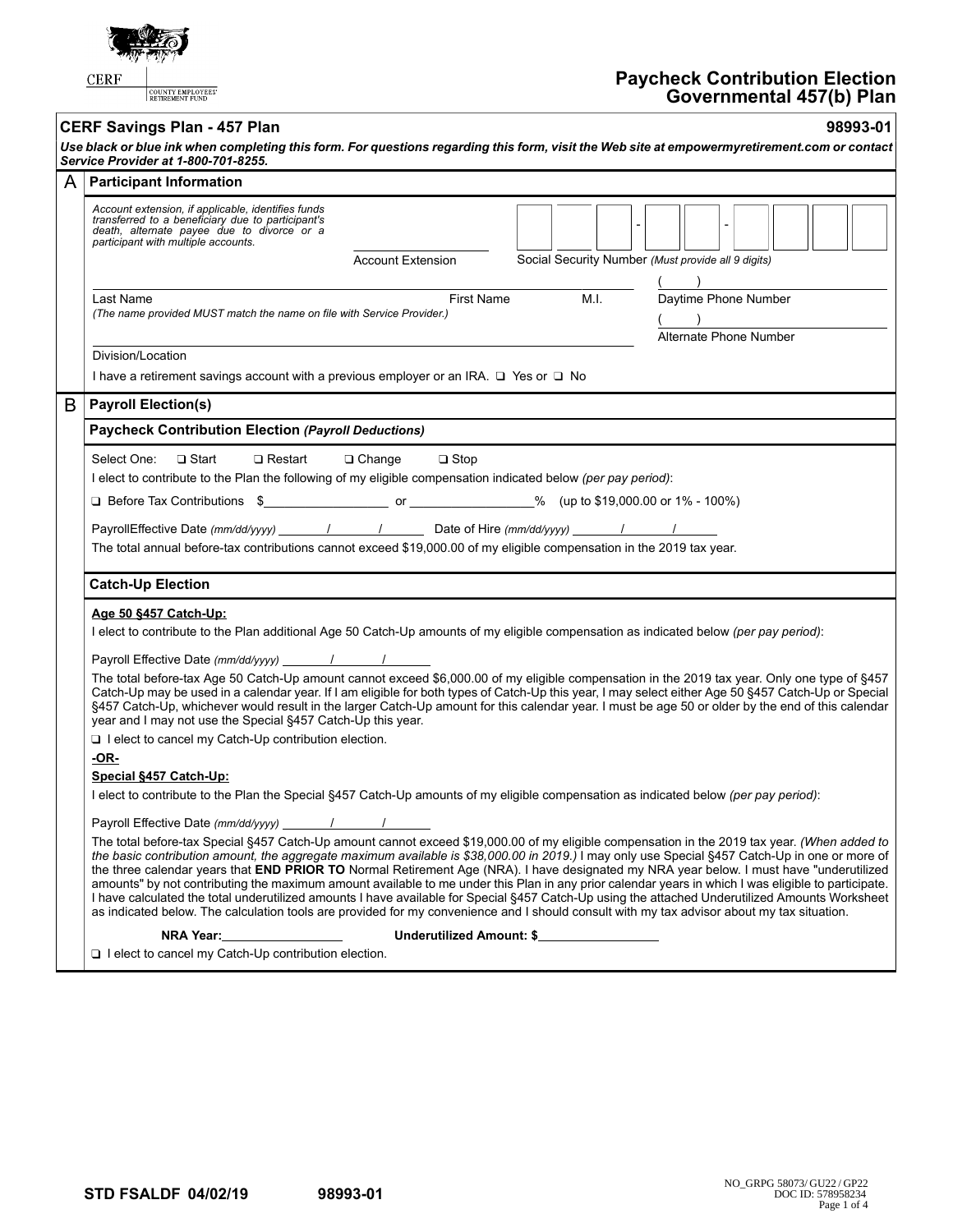|   |                                                                                                                                                                                                                                                                                                                                                                                                                                                                                                                                                                                                                                                                                                                                                                                                                                                                                                                                                                                                                                                                                                                                                                                                                                                                                                                                                                                                                                                                                                                         |                   |                                                                                              |      |                        |                                                                                                           | 98993-01      |  |  |
|---|-------------------------------------------------------------------------------------------------------------------------------------------------------------------------------------------------------------------------------------------------------------------------------------------------------------------------------------------------------------------------------------------------------------------------------------------------------------------------------------------------------------------------------------------------------------------------------------------------------------------------------------------------------------------------------------------------------------------------------------------------------------------------------------------------------------------------------------------------------------------------------------------------------------------------------------------------------------------------------------------------------------------------------------------------------------------------------------------------------------------------------------------------------------------------------------------------------------------------------------------------------------------------------------------------------------------------------------------------------------------------------------------------------------------------------------------------------------------------------------------------------------------------|-------------------|----------------------------------------------------------------------------------------------|------|------------------------|-----------------------------------------------------------------------------------------------------------|---------------|--|--|
|   | Last Name                                                                                                                                                                                                                                                                                                                                                                                                                                                                                                                                                                                                                                                                                                                                                                                                                                                                                                                                                                                                                                                                                                                                                                                                                                                                                                                                                                                                                                                                                                               | <b>First Name</b> |                                                                                              | M.I. | Social Security Number |                                                                                                           | <b>Number</b> |  |  |
| C | Signatures and Consent (Signatures must be on the lines provided.)                                                                                                                                                                                                                                                                                                                                                                                                                                                                                                                                                                                                                                                                                                                                                                                                                                                                                                                                                                                                                                                                                                                                                                                                                                                                                                                                                                                                                                                      |                   |                                                                                              |      |                        |                                                                                                           |               |  |  |
|   | Participant Consent (Please sign on the 'Participant Signature' line below.)                                                                                                                                                                                                                                                                                                                                                                                                                                                                                                                                                                                                                                                                                                                                                                                                                                                                                                                                                                                                                                                                                                                                                                                                                                                                                                                                                                                                                                            |                   |                                                                                              |      |                        |                                                                                                           |               |  |  |
|   | My signature acknowledges that I have read, understand and agree to all pages of this form and affirms that all information that I have provided<br>is true and correct. I also understand that:<br>• Until cancelled, superseded or I cease to be an eligible employee, all election(s) shall apply to all eligible compensation allowed by the Plan<br>paid from the effective date specified unless a different effective date is required under the terms of the Plan and cancels all previous elections.<br>. Payroll elections must be entered into prior to the first day of the month that the deferral will be made.<br>• If I am increasing or decreasing my payroll deductions, the new deferral amount will take effect on the first pay period after the first of the<br>month in which the change was made.<br>• If I am stopping payroll deductions, all existing deferrals will be cancelled.<br>. I may change the amount of compensation contributed as allowed under the terms of the Plan.<br>. It is my responsibility to comply with any Internal Revenue Code deferral limits and that I may be responsible for any costs, including taxes<br>and penalties that I may incur as a result of excess contributions.<br>• My Plan Administrator may take any action that may be necessary to ensure that my participation is in compliance with any applicable<br>requirement of the Plan Document and the Internal Revenue Code.<br>• I authorize the payroll deduction as indicated on this form. |                   |                                                                                              |      |                        |                                                                                                           |               |  |  |
|   |                                                                                                                                                                                                                                                                                                                                                                                                                                                                                                                                                                                                                                                                                                                                                                                                                                                                                                                                                                                                                                                                                                                                                                                                                                                                                                                                                                                                                                                                                                                         |                   |                                                                                              |      |                        |                                                                                                           |               |  |  |
|   | Any person who presents false or fraudulent information is subject to criminal and civil penalties.                                                                                                                                                                                                                                                                                                                                                                                                                                                                                                                                                                                                                                                                                                                                                                                                                                                                                                                                                                                                                                                                                                                                                                                                                                                                                                                                                                                                                     |                   |                                                                                              |      |                        |                                                                                                           |               |  |  |
|   |                                                                                                                                                                                                                                                                                                                                                                                                                                                                                                                                                                                                                                                                                                                                                                                                                                                                                                                                                                                                                                                                                                                                                                                                                                                                                                                                                                                                                                                                                                                         |                   |                                                                                              |      |                        |                                                                                                           |               |  |  |
|   | A handwritten signature is required on this form. An electronic signature will not be accepted and will result in a significant delay.                                                                                                                                                                                                                                                                                                                                                                                                                                                                                                                                                                                                                                                                                                                                                                                                                                                                                                                                                                                                                                                                                                                                                                                                                                                                                                                                                                                  |                   |                                                                                              |      |                        |                                                                                                           |               |  |  |
|   | Authorized Plan Administrator Signature (Please sign on the 'Authorized Plan Administrator Signature' line below.)                                                                                                                                                                                                                                                                                                                                                                                                                                                                                                                                                                                                                                                                                                                                                                                                                                                                                                                                                                                                                                                                                                                                                                                                                                                                                                                                                                                                      |                   |                                                                                              |      |                        |                                                                                                           |               |  |  |
|   | I authorize the election indicated by the participant above.                                                                                                                                                                                                                                                                                                                                                                                                                                                                                                                                                                                                                                                                                                                                                                                                                                                                                                                                                                                                                                                                                                                                                                                                                                                                                                                                                                                                                                                            |                   |                                                                                              |      |                        |                                                                                                           |               |  |  |
|   | <b>Authorized</b><br>A handwritten signature is required on this form. An electronic signature will not be accepted and will result in a significant delay.                                                                                                                                                                                                                                                                                                                                                                                                                                                                                                                                                                                                                                                                                                                                                                                                                                                                                                                                                                                                                                                                                                                                                                                                                                                                                                                                                             |                   |                                                                                              |      |                        |                                                                                                           |               |  |  |
|   |                                                                                                                                                                                                                                                                                                                                                                                                                                                                                                                                                                                                                                                                                                                                                                                                                                                                                                                                                                                                                                                                                                                                                                                                                                                                                                                                                                                                                                                                                                                         |                   |                                                                                              |      |                        |                                                                                                           |               |  |  |
| D | <b>Mailing Instructions</b>                                                                                                                                                                                                                                                                                                                                                                                                                                                                                                                                                                                                                                                                                                                                                                                                                                                                                                                                                                                                                                                                                                                                                                                                                                                                                                                                                                                                                                                                                             |                   |                                                                                              |      |                        |                                                                                                           |               |  |  |
|   |                                                                                                                                                                                                                                                                                                                                                                                                                                                                                                                                                                                                                                                                                                                                                                                                                                                                                                                                                                                                                                                                                                                                                                                                                                                                                                                                                                                                                                                                                                                         |                   |                                                                                              |      |                        |                                                                                                           |               |  |  |
|   | Participant forward this form to:<br><b>Empower Retirement</b><br>133 South 11th Street<br>Suite 230<br>St. Louis, MO 63102<br>Fax #: 1-855-785-7329                                                                                                                                                                                                                                                                                                                                                                                                                                                                                                                                                                                                                                                                                                                                                                                                                                                                                                                                                                                                                                                                                                                                                                                                                                                                                                                                                                    |                   |                                                                                              |      |                        |                                                                                                           |               |  |  |
|   | After all signatures have been obtained, this form can be                                                                                                                                                                                                                                                                                                                                                                                                                                                                                                                                                                                                                                                                                                                                                                                                                                                                                                                                                                                                                                                                                                                                                                                                                                                                                                                                                                                                                                                               |                   |                                                                                              |      |                        |                                                                                                           |               |  |  |
|   | Faxed to:<br><b>Empower Retirement</b><br>1-855-785-7329                                                                                                                                                                                                                                                                                                                                                                                                                                                                                                                                                                                                                                                                                                                                                                                                                                                                                                                                                                                                                                                                                                                                                                                                                                                                                                                                                                                                                                                                | <b>OR</b>         | Sent Regular Mail to:<br><b>Empower Retirement</b><br>PO Box 173764<br>Denver, CO 80217-3764 |      | OR.                    | Sent Express Mail to:<br><b>Empower Retirement</b><br>8515 E. Orchard Road<br>Greenwood Village, CO 80111 |               |  |  |
|   | We will not accept hand delivered forms at Express Mail addresses.                                                                                                                                                                                                                                                                                                                                                                                                                                                                                                                                                                                                                                                                                                                                                                                                                                                                                                                                                                                                                                                                                                                                                                                                                                                                                                                                                                                                                                                      |                   |                                                                                              |      |                        |                                                                                                           |               |  |  |

**Securities offered through GWFS Equities, Inc., Member FINRA/SIPC, and/or other broker-dealers.** Retirement products and services provided by Great-West Life & Annuity Insurance Company, Corporate Headquarters: Greenwood Village, CO; Great-West Life & Annuity Insurance Company of New York, Home Office: New York, NY, and their subsidiaries and affiliates, including GWFS and registered investment advisers Advised Assets Group, LLC and Great-West Capital Management, LLC.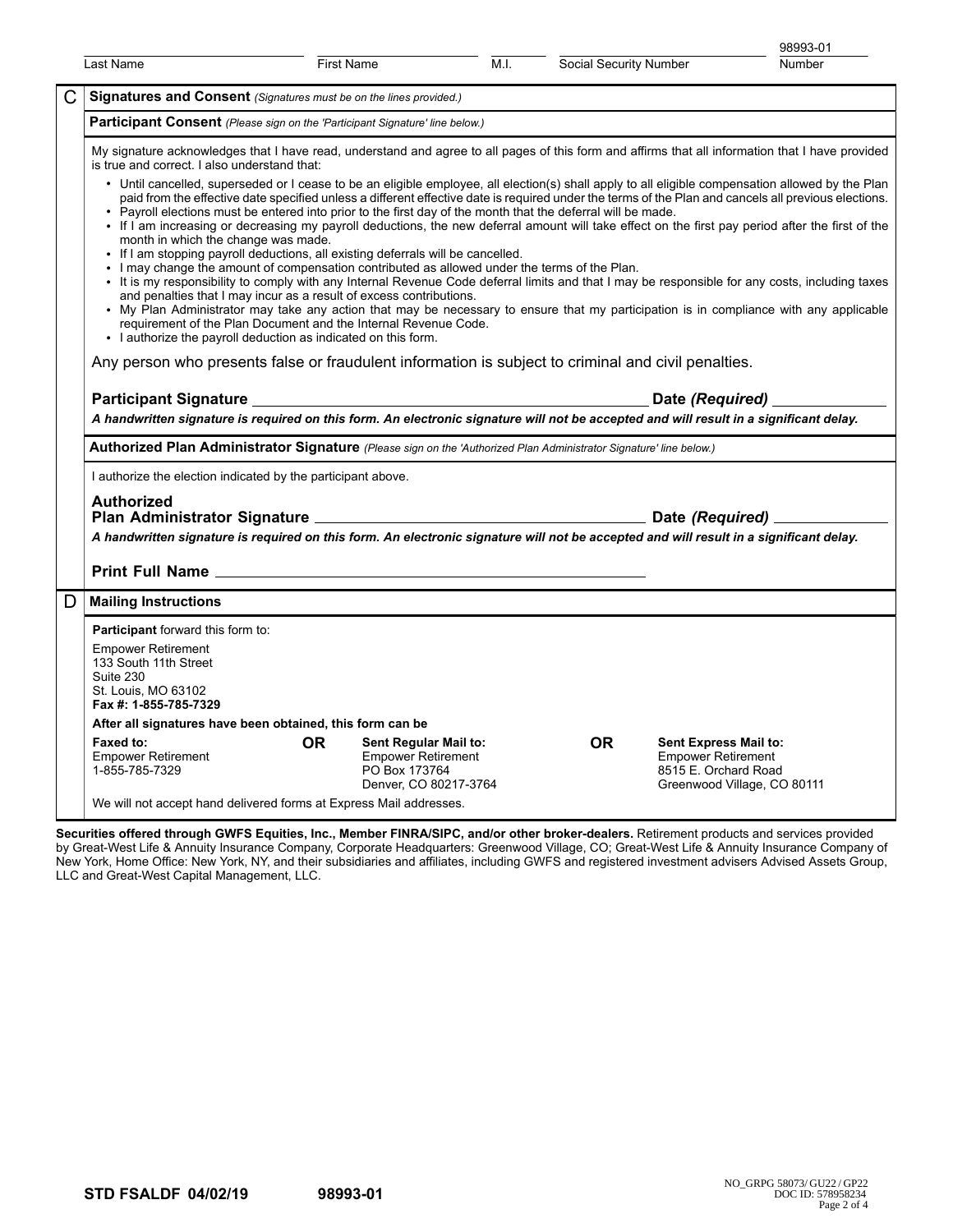## **Underutilized Amounts Worksheet for Special §457 Catch-Up**

## *Begin with the first year you became eligible to participate in this Plan. Ignore all prior years.*

## **Instructions:**

- 1. Multiply your includible compensation by the percentage in column **A**, and enter this amount in column **A** (includible compensation).
	- a. For years prior to 2002, includible compensation is equivalent to the amount shown on the W-2 in Box 1 (or Box 10 for years prior to 1993).
	- b. For 2002 and thereafter, includible compensation is equivalent to the amounts shown on the W-2 in Box 1, PLUS any amounts received from your employer as a qualified transportation fringe benefit, any amounts deferred under a §125 cafeteria plan and any contributions to a §401(k), §403(b) and §457(b) plan.
- 2. In column **C**, enter the lesser of the amount in column **A** (includible compensation) or **B** (basic annual §457(b) contribution limit).
- 3. From column **C**, subtract columns **D** (actual contributions) and **E** (other contributions) and enter that amount in column **F** (underutilized amount).
- 4. Add totals from column **F** in the **TOTAL UNDERUTILIZED AMOUNTS** line at the end of the worksheet; this is your total underutilized amount.
- 5. You may only use an underutilized amount equal to the current year's basic annual §457(b) contribution limit. Any remaining underutilized amount may be contributed in any remaining special catch-up years, up to an amount equal to that year's basic annual §457(b) contribution limit.
- 6. NRA may not be changed in your second and third year of catch-up and you must subtract the Special §457 Catch-Up amounts you contributed in a prior year from the total underutilized amounts to determine your remaining underutilized amounts.

|                  | $\mathbf{A}$                                    |  | B                                      | $\mathbf c$               | D                                                | E                                                                                                                          | F                         |
|------------------|-------------------------------------------------|--|----------------------------------------|---------------------------|--------------------------------------------------|----------------------------------------------------------------------------------------------------------------------------|---------------------------|
| Calendar<br>Year | Includible Compensation<br>(See Instruction #1) |  | Basic §457(b)<br>Contribution<br>Limit | Lesser of<br>A or B       | Actual<br>Contributions to<br>this $457(b)$ Plan | Contributions to another 457(b),<br>403(b) or 401(k) for Years<br>Prior to 2002 and thereafter.<br>only to another §457(b) | Underutilized<br>Amount   |
| 1979             | 33.3% X \$<br>$=$ \$                            |  | \$7,500                                | l\$                       | \$                                               | \$                                                                                                                         | l\$                       |
| 1980             | 33.3% X \$<br>$=$ \$                            |  | \$7,500                                | l\$                       | \$                                               | \$                                                                                                                         | S.                        |
| 1981             | 33.3% X \$<br>$=$ \$                            |  | \$7,500                                | $\sqrt{3}$                | \$                                               | \$                                                                                                                         | S.                        |
| 1982             | $33.3% \times $$<br>= \$                        |  | \$7,500                                | $\boldsymbol{\theta}$     | \$                                               | \$                                                                                                                         | l\$                       |
| 1983             | 33.3% X \$<br>$=$ \$                            |  | \$7,500                                | l\$                       | $\boldsymbol{\mathsf{s}}$                        | \$                                                                                                                         | \$                        |
| 1984             | 33.3% X \$<br>$=$ \$                            |  | \$7,500                                | l\$                       | \$                                               | \$                                                                                                                         | \$                        |
| 1985             | $33.3\% \times $$<br>$=$ \$                     |  | \$7,500                                | l\$                       | \$                                               | \$                                                                                                                         | \$                        |
| 1986             | 33.3% X \$<br>$=$ \$                            |  | \$7,500                                | \$                        | \$                                               | \$                                                                                                                         | \$                        |
| 1987             | 33.3% X \$<br>$=$ \$                            |  | \$7,500                                | l\$                       | \$                                               | \$                                                                                                                         | \$                        |
| 1988             | $33.3\% \times $$<br>$=$ \$                     |  | \$7,500                                | l\$                       | \$                                               | \$                                                                                                                         | l\$                       |
| 1989             | $33.3\% \times $$<br>$=$ \$                     |  | \$7,500                                | l\$                       | \$                                               | \$                                                                                                                         | \$                        |
| 1990             | 33.3% X \$<br>$=$ \$                            |  | \$7,500                                | l\$                       | \$                                               | \$                                                                                                                         | \$                        |
| 1991             | $33.3\% \times $$<br>$=$ \$                     |  | \$7,500                                | $\boldsymbol{\mathsf{S}}$ | \$                                               | \$                                                                                                                         | \$                        |
| 1992             | $33.3% \times $$<br>$=$ \$                      |  | \$7,500                                | l\$                       | $\boldsymbol{\mathsf{S}}$                        | \$                                                                                                                         | \$                        |
| 1993             | 33.3% X \$<br>$=$ \$                            |  | \$7,500                                | $\sqrt{3}$                | \$                                               | \$                                                                                                                         | \$                        |
| 1994             | $33.3\% \times $$<br>$=$ \$                     |  | \$7,500                                | l\$                       | \$                                               | \$                                                                                                                         | \$                        |
| 1995             | 33.3% X \$<br>$=$ \$                            |  | \$7,500                                | \$                        | \$                                               | \$                                                                                                                         | \$                        |
| 1996             | 33.3% X \$<br>$=$ \$                            |  | \$7,500                                | l\$                       | \$                                               | \$                                                                                                                         | \$                        |
| 1997             | $33.3\% \times $$<br>$=$ \$                     |  | \$7,500                                | l\$                       | \$                                               | \$                                                                                                                         | \$                        |
| 1998             | $33.3\% \times $$<br>$=$ \$                     |  | \$8,000                                | l\$                       | \$                                               | \$                                                                                                                         | \$                        |
| 1999             | 33.3% X \$<br>$=$ \$                            |  | \$8,000                                | \$                        | \$                                               | \$                                                                                                                         | \$                        |
| 2000             | 33.3% X \$<br>= \$                              |  | \$8,000                                | \$                        | \$                                               | \$                                                                                                                         | \$                        |
| 2001             | $33.3% \times $$<br>$=$ \$                      |  | \$8.500                                | l\$                       | $\boldsymbol{\mathsf{S}}$                        | \$                                                                                                                         | \$                        |
| 2002             | $100\% \times $$<br>$=$ \$                      |  | \$11,000                               | $\sqrt{3}$                | $\boldsymbol{\mathsf{S}}$                        | Other 457(b) \$                                                                                                            | \$                        |
| 2003             | $100\% \times $$<br>$=$ \$                      |  | \$12,000                               | $\sqrt{3}$                | \$                                               | Other 457(b) \$                                                                                                            | \$                        |
| 2004             | 100% X \$<br>$=$ \$                             |  | \$13,000                               | \$                        | \$                                               | Other 457(b) \$                                                                                                            | \$                        |
| 2005             | $100\% \times $$<br>$=$ \$                      |  | \$14,000                               | l\$                       | \$                                               | Other 457(b) \$                                                                                                            | \$                        |
| 2006             | $100\% \times $$<br>$=$ \$                      |  | \$15,000                               | l\$                       | \$                                               | Other 457(b) \$                                                                                                            | \$                        |
| 2007             | $100\% \times $$<br>$=$ \$                      |  | \$15,500                               | l\$                       | \$                                               | Other $457(b)$ \$                                                                                                          | \$                        |
| 2008             | 100% X \$<br>$=$ \$                             |  | \$15,500                               | \$                        | \$                                               | Other 457(b) \$                                                                                                            | \$                        |
| 2009             | 100% X \$<br>$=$ \$                             |  | \$16,500                               | l\$                       | \$                                               | Other 457(b) \$                                                                                                            | \$                        |
| 2010             | 100% X \$<br>$=$ \$                             |  | \$16,500                               | $\sqrt{3}$                | $\overline{\mathcal{S}}$                         | Other 457(b) \$                                                                                                            | \$                        |
| 2011             | $100\% \times $$<br>$=$ \$                      |  | \$16,500                               | l\$                       | <b>S</b>                                         | Other 457(b) \$                                                                                                            | \$                        |
| 2012             | 100% X \$<br>$=$ \$                             |  | \$17,000                               | $\sqrt{3}$                | \$                                               | Other 457(b) \$                                                                                                            | $\boldsymbol{\mathsf{S}}$ |
| 2013             | 100% X \$<br>$=$ \$                             |  | \$17,500                               | \$                        | \$                                               | Other 457(b) \$                                                                                                            | \$                        |